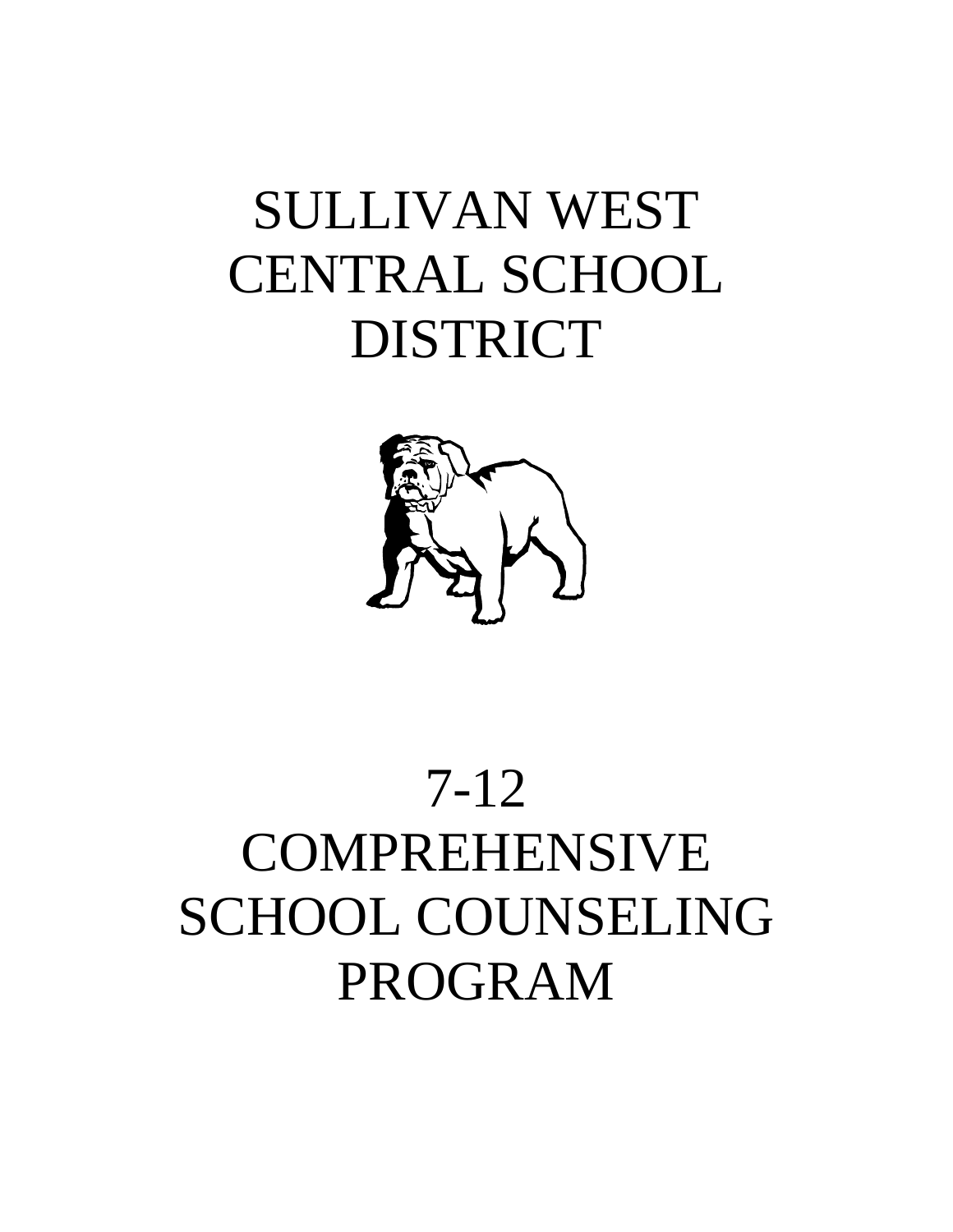## **Commissioner's Regulation 100.2 (j) Part 100: Elementary and Secondary Education Program Section 100.2 General School Requirements (j) Guidance Programs**

- **1. Public Schools.** Each school district shall have a guidance program for all students.
	- **i.** In grades K-6, the program shall be designed in coordination with the teaching staff to prepare students to participate effectively in their current and future educational programs, to help students who exhibit any attendance, academic, behavioral or adjustment problems, to educate students concerning avoidance of child sexual abuse, and to encourage parental involvement.
	- **ii.** In grades 7-12, the guidance program shall include the following activities or services:
		- (a) An annual review of each student's educational progress and career plans, with such review to be conducted with each student individually or with small groups by personnel certified or licensed as school counselors.
		- (b) Instruction at each grade level to help students learn about various careers and about career planning skills conducted by personnel certified or licensed as school counselors, or by classroom teachers in cooperation with school counselors.
		- (c) Other advisory and individual or group counseling assistance to enable students to benefit from the curriculum, to help students' behavioral, or adjustment programs to encourage parental involvement, provided that advisory assistance shall be provided by teachers or counselors, or by certified or licensed psychologists or certified or licensed school social workers in cooperation with school counselors: and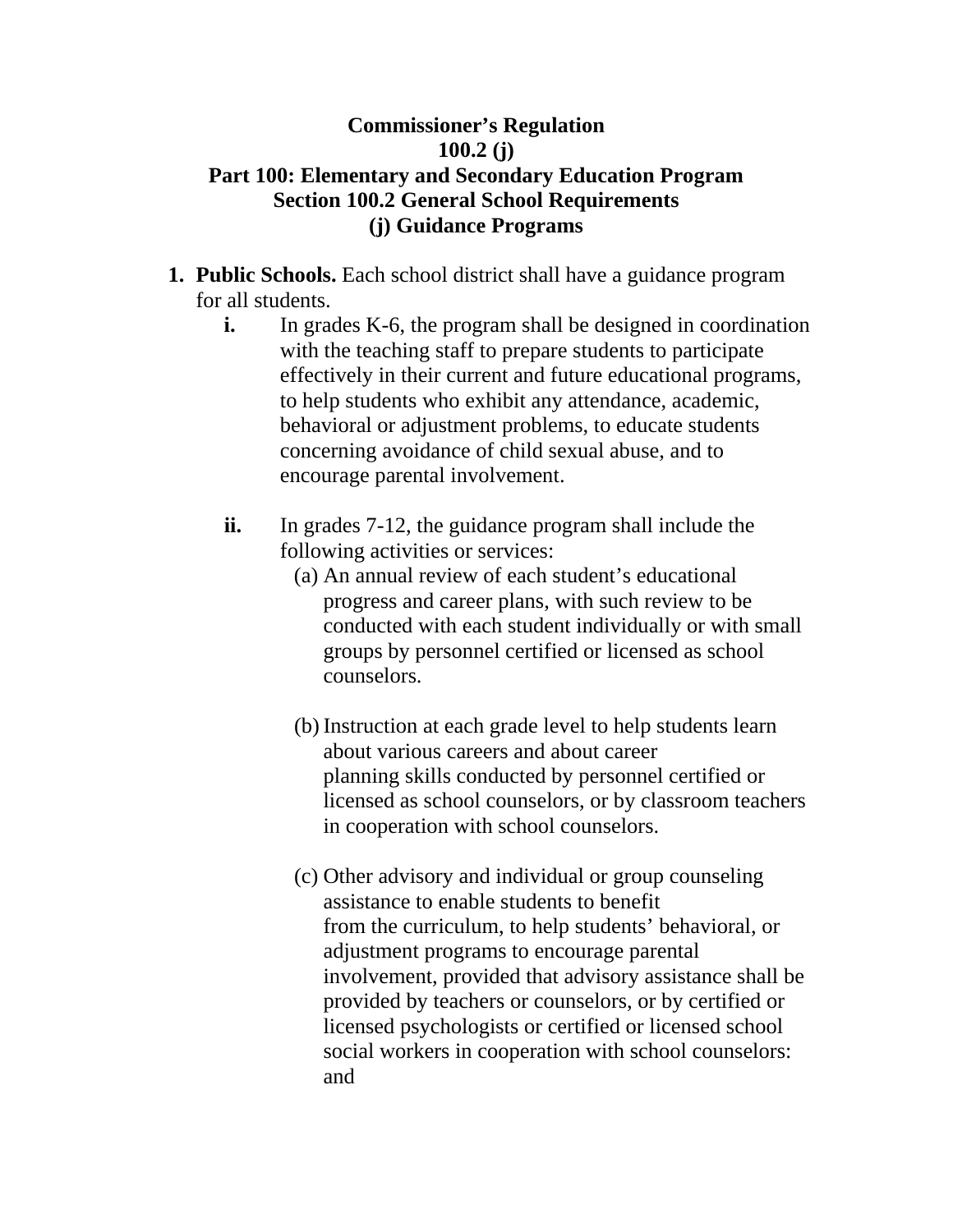- (d) The services of personnel certified or licensed as school counselors.
- iii. Each school district shall develop a district plan, which sets forth the manner in which the district shall comply with the requirements of the subdivision. The City School District of the City of New York shall submit a separate plan for each community school district, for the High school Division and for the Special Education Division. Such plan shall be filed in the district offices and shall be available for review by any individual. The plan shall present program objectives, which describe expectations of what students will learn for the program: activities to accomplish the objectives: and provisions for the annual assessment of program results. The plan shall be reviewed annually by the school districts, and revisions be made as necessary.
- **2. Nonpublic Schools**. Each nonpublic school shall provide guidance and counseling programs for students in grades 7-12.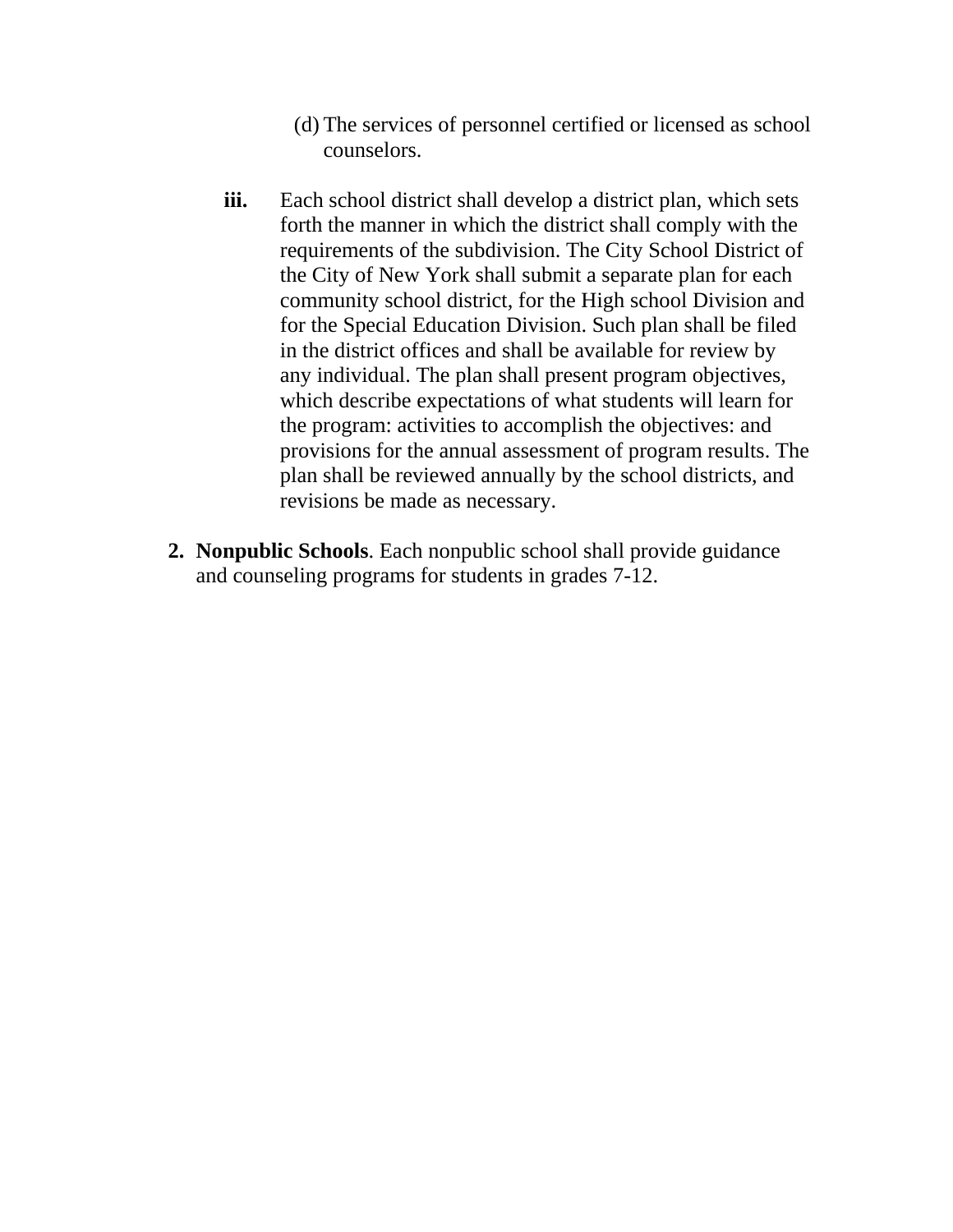#### **Preface**

The development of this plan provides the Sullivan West Central School District with a comprehensive, chronological picture of School Counseling (Guidance) Services grades K-12. The plan will be reviewed, updated and refined annually as a condition of our ever-changing curriculum and student support program needs.

The ultimate goal of our School Counseling Program is to chart a course, which provides support for academic, career, and social/emotional growth of all our students.

#### **Philosophy**

The philosophy of the School Counseling Program at Sullivan West Central School District is that the program is systematic in nature, sequential, clearly defined, and accountable. It is based on the National Standards for School Counseling and the New York State Learning Standards. We strive to use counseling, consultation and coordination skills. As leaders and advocates we promote, plan, implement and assess our program to make sure that every student benefits directly.

#### **Vision**

The vision of the Sullivan West Central School District Counseling Program is to promote school success through leadership, professional development, advocacy, collaboration and teaming. We will be proactive and use data driven and results based information to continually assess and improve the role of the counselor. By focusing on student achievement the school counselors will become vital educators in the district.

#### **Mission Statement**

The School Counseling Program at Sullivan West Central School District mission is to promote and enhance student learning through academic development, career development and personal/social development. We strive to implement strategies and activities to support and enable the student to experience success, maximize learning through commitment, produce high quality work, and are prepared for a full range of options and opportunities after high school.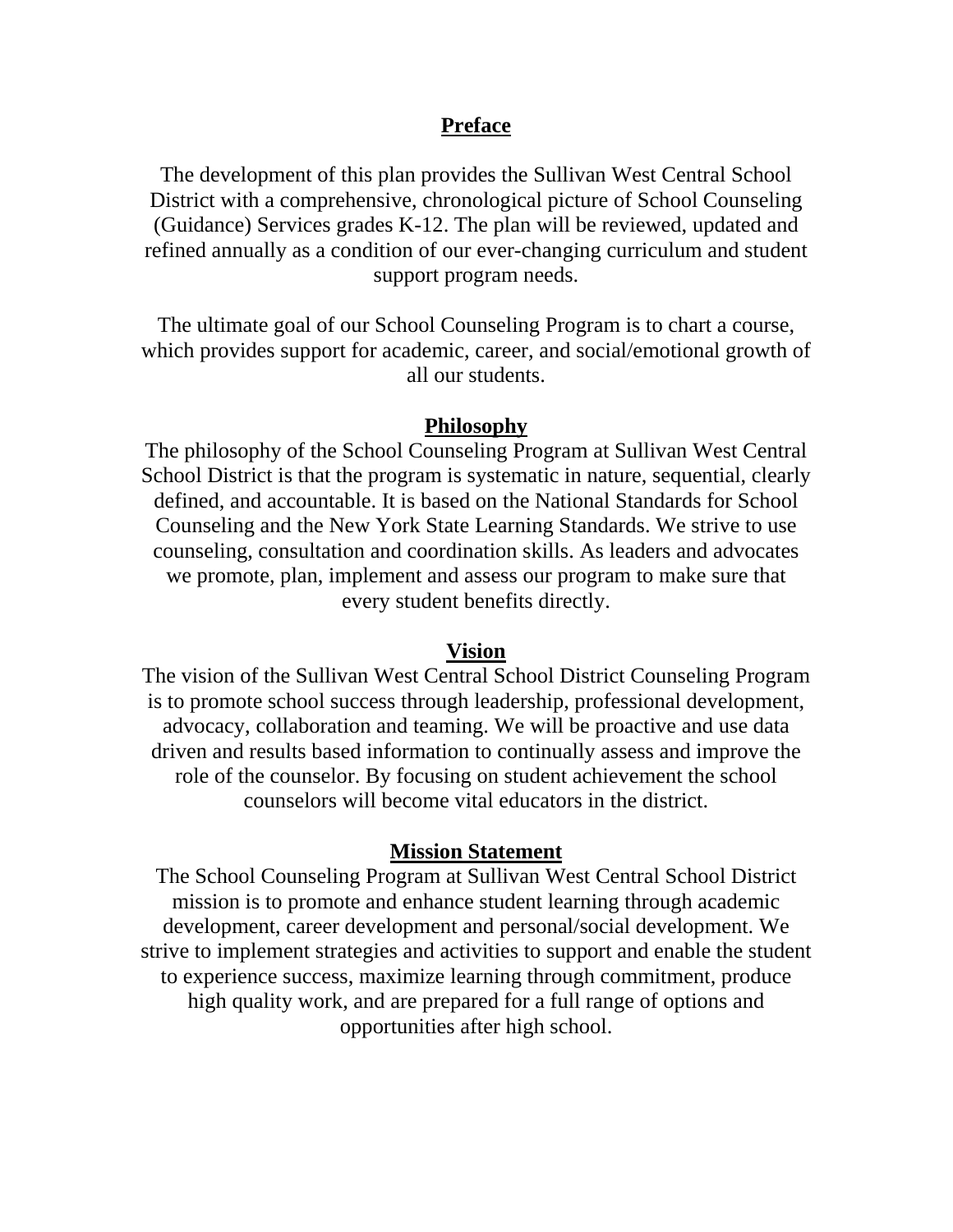### **Program Goals**

#### **I. Academic Development**

- *Standard A:* Students will acquire the attitudes, knowledge, and skills that contribute to effective learning in school and across the life span.
- *Standard B:* Students will complete school with academic preparation essential to choose from a wide range of substantial postsecondary options, including College.
- *Standard C:* Students will understand the relationship of academics to the world of work, and to life at home and in the community.

#### **II. Career Development**

*Standard A:* Students will acquire the skills to investigate the world of work in relation to knowledge of self and to make informed career decisions. *Standard B:* Students will employ strategies to achieve future career success and satisfaction. *Standard C:* Students will understand the relationship between personal qualities, education and training, and the world of work.

#### **III. Personal/Social Development**

- *Standard A:* Students will acquire the attitudes, knowledge, and interpersonal skills to help them understand and respect self and others.
- *Standard B:* Students will make decisions, set goals and take necessary action to achieve goals.
- *Standard C:* Students will understand safety and survival skills.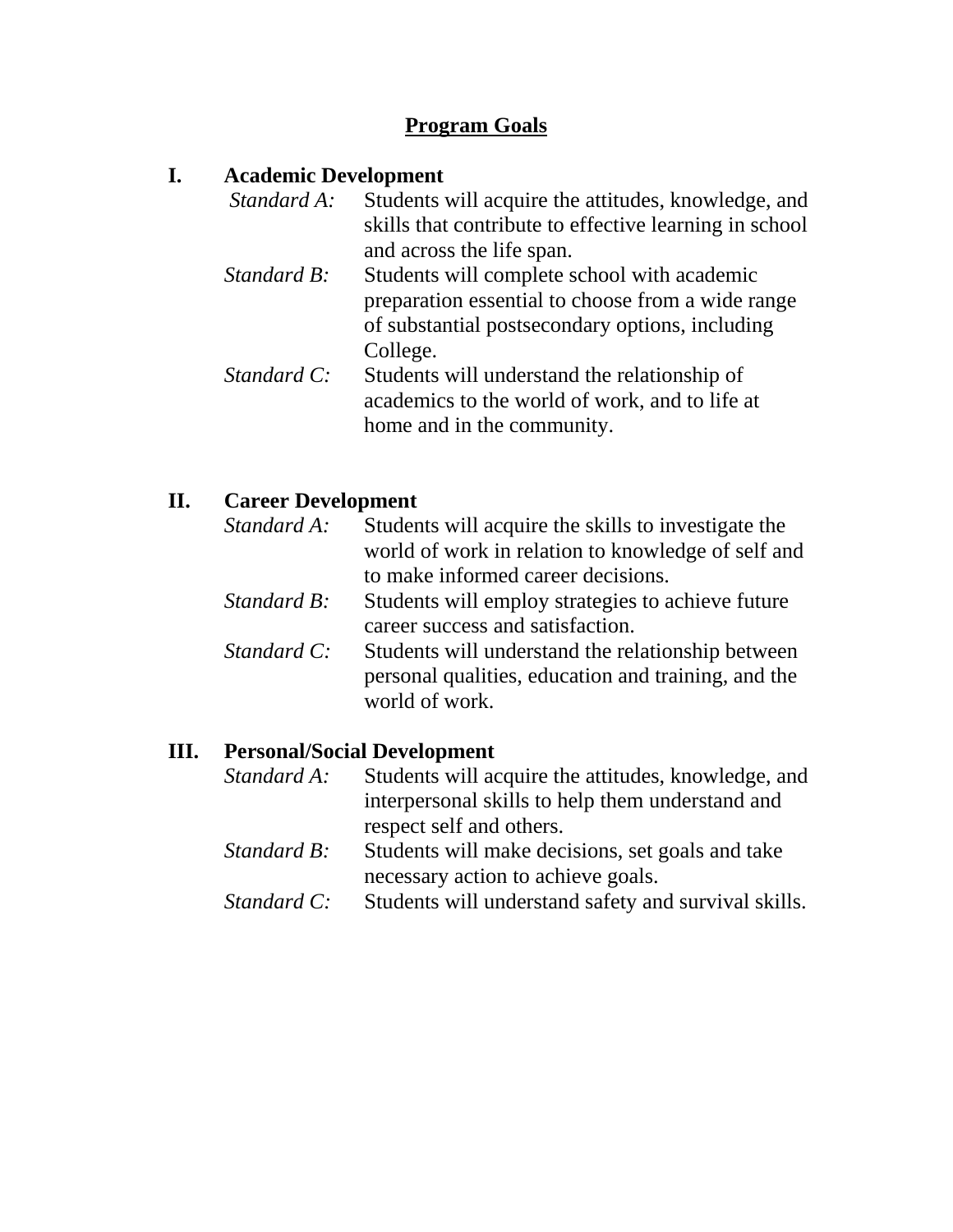## **Components of School Counseling**

The components of our school counseling program are individual planning, responsive services, the school counseling curriculum and program support.

## **Individual Student Planning**

Counselors provide the necessary monitoring of individual student's progress towards achieving success in academic, career and personal/social areas. Individual planning is monitored through:

- Case Management: school counselors monitor individual progress.
- Individual Appraisal: school counselors use test information and data to assist students in analyzing and evaluating their interest, skills and ability.
- Individual Advisement: school counselors' work directly with students on developing an appropriate educational plan.
- Placement: school counselors assist students in determining the proper educational setting as they meet their academic and career goals

## **Activities by domain**

*Academic*

- Review state assessments
- Develop a four year plan
- Identify strengths and weaknesses
- Review post high school plans

*Career*

- Develop appropriate career assessment tools
- Assist with career plan
- Review strength and weaknesses related to career assessment
- Review higher education military and job placement opportunities

*Personal/Social*

- Identify extracurricular activities
- Assess personal management skills
- Implement techniques on dealing with stress

## **Responsive Services/Counseling**

School counselors coordinate activities to meet the needs of students through: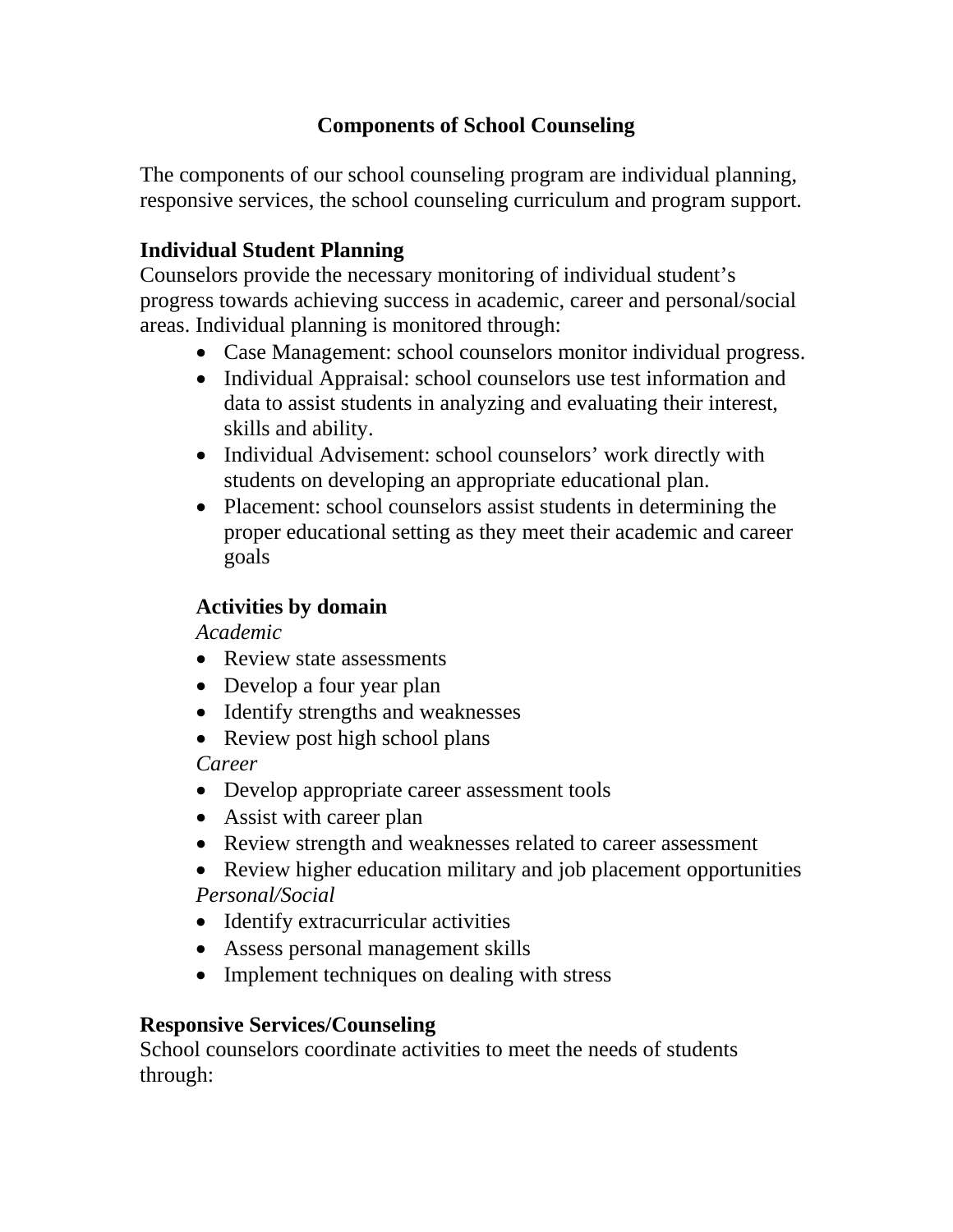- Consultation: school counselors work with parents, teachers, students and other involved parties to develop strategies to assist students.
- Personal Counseling: provides a student maximum privacy in which to freely explore ideas, feelings and behaviors.
- Crisis Counseling: provides counseling for prevention and interventions in a short term nature addressing students' concerns
- Referral: counselors refer students and their families to appropriate community agencies when needed.

*Activities*

- Individual Counseling
- Emergency Response Team
- Conflict resolution program
- Instructional Support Team
- Group Counseling

## **School Counseling Curriculum**

The school counseling curriculum presents structured developmental experiences designed to address academic, career, and personal/social needs of students 7 through 12. The curriculum is delivered through:

- Classroom activities: school counselors present lessons in the classroom setting.
- Group activities: school counselors may also conduct large group activities to address students' particular needs.

## **System Support**

System support consists of the management activities essential to the success of the school counseling program.

- Professional Development: school counselors must update knowledge and skills by participating in training, meetings, conferences, and relevant course work.
- Program Promotion: school counselors provide orientation and information regarding the program to the greater community through websites, newsletters, and community presentations.
- Consultation with teachers and staff: counselors work with teachers and other staff members to provide information regarding the needs of students.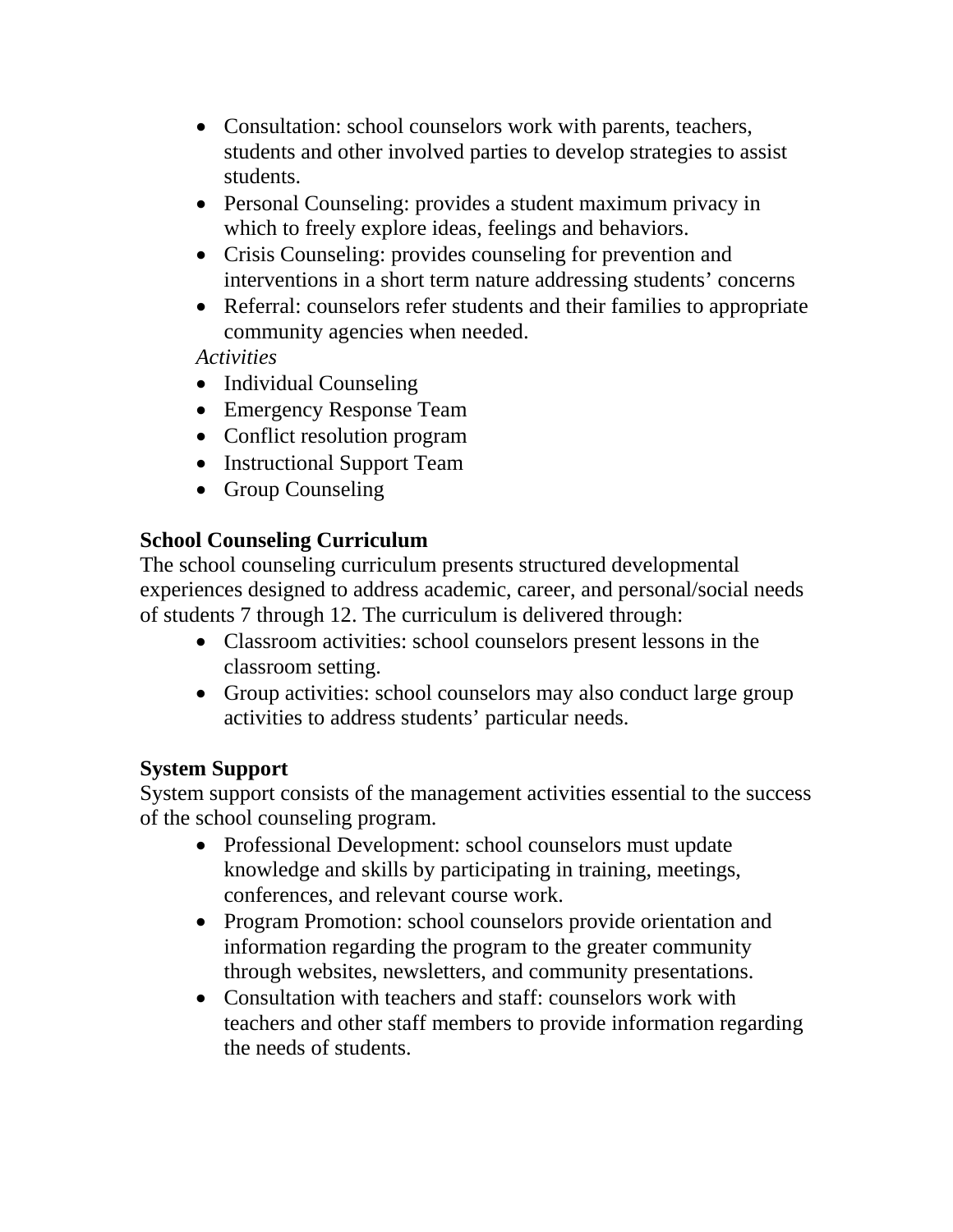- Parent and Community Outreach: school counselors provide ongoing support and information to the greater community regarding students' needs.
- Research: school counselors need to utilize research in the development of their programs.
- Program Evaluation: counselors collect and analyze data to evaluate the program and update program activities.

*Activities*

- Advisory Team
- Program Evaluation/Assessment
- Public Relations